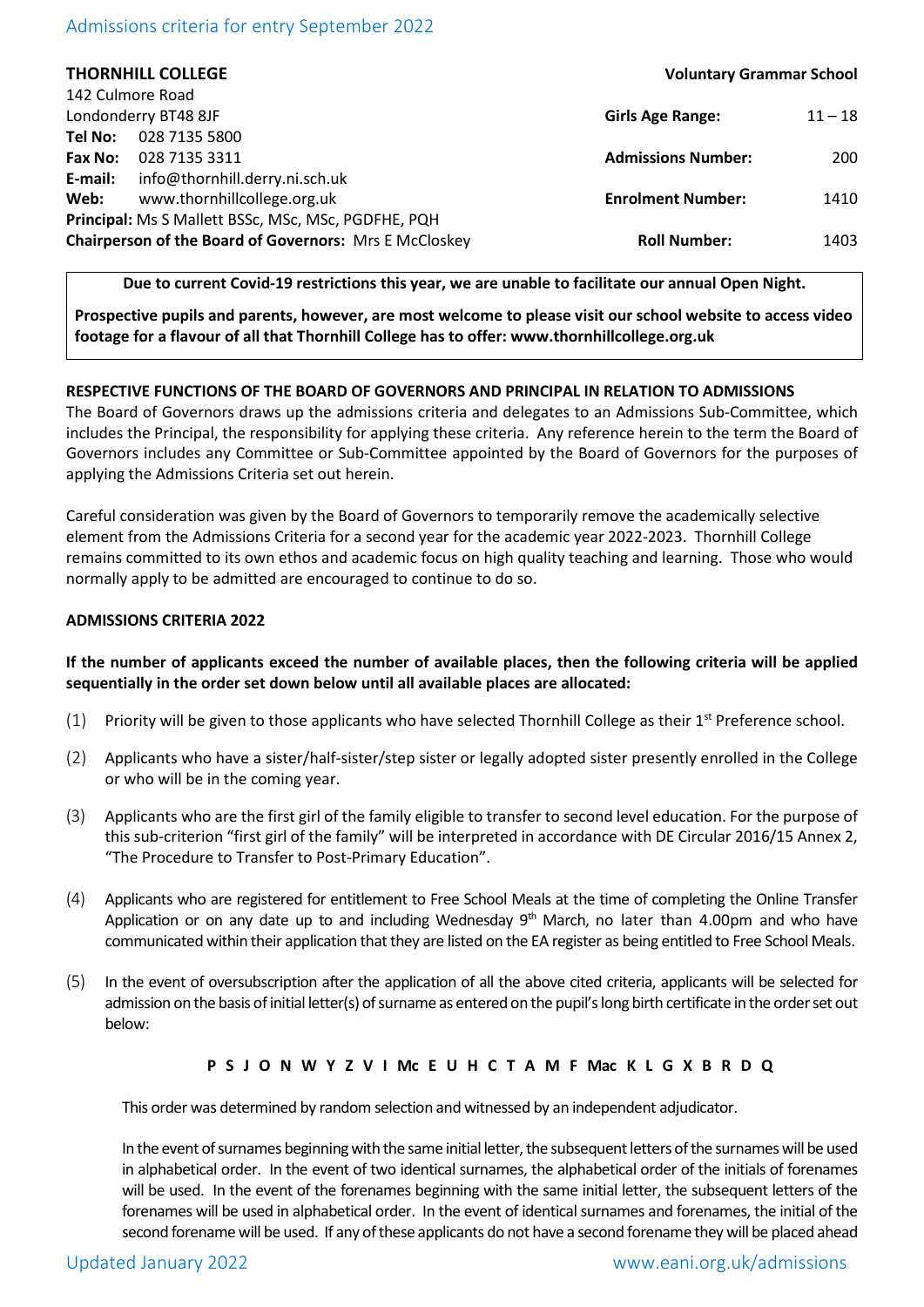of those with a second forename. If applicants have identical surnames and forenames they will be placed in rank order of eldest child by date of birth as stated on their birth certificate and admitted in this order. If, after this process, any applicants still tie for a final place, the place(s) will be allocated by random computerised selection.

# **ELDEST/FIRST GIRL / AGE VERIFICATION**

Parents/guardians of children transferring should be aware that if they are using criteria relating to a child's age or child's relationship, then that information will be verified. *At the time of Online Transfer Application, a copy of the child's birth certificate and a verifying letter stating that the child is the eldest girl and that the family is known to the verifier must be attached/uploaded to the Online Transfer Application. The verifying letter must by written on headed notepaper and signed by one of the following who is not a member of the applicant's family:*

- *a) a primary school principal*
- *b) a medical practitioner*
- *c) a solicitor*
- *d) a clergyman or equivalent*

# **ADDRESS VERIFICATION**

*AT THE TIME OF ONLINE TRANSFER APPLICATION, ADDRESS VERIFICATION DOCUMENTS MUST BE ATTACHED/UPLOADED TO THE ONLINE TRANSFER APPLICATION.* ADMISSION WILL NOT BE FINALISED UNTIL VERIFICATION HAS BEEN COMPLETED.

All parents/guardians of children resident in Northern Ireland transferring must verify their address in Northern Ireland by providing any two of the following nine documents:

- (i) A bank or building society statement of the Parents/Guardians/Child which shows the address at which the child is resident;
- (ii) A utility bill of the Parents/Guardians (electricity, gas, television licence, telephone (landline, Land) and Property Service rate demand) which shows the address at which the child is resident which shows the address at which the child is resident;
- (iii) A letter awarding Child Benefit to the child or another letter relating to this benefit;
- (iv) The child's Medical Card;
- (v) Electoral ID card;
- (vi) Driving Licence;
- (vii) Addressed payslip;
- (viii) Mortgage statement;
- (ix) Rental agreement.

## **NOTES**

**APPLICANTS RESIDENT IN NORTHERN IRELAND AT THE TIME OF THE PROPOSED ADMISSION WILL BE CONSIDERED BEFORE ALL OTHER APPLICANTS.**

**WHEN CONSIDERING WHICH CHILDREN SHOULD BE SELECTED FOR ADMISSION, THE BOARD OF GOVERNORS WILL ONLY TAKE INTO ACCOUNT INFORMATION WHICH IS DETAILED ON THE ONLINE TRANSFER APPLICATION. PARENTS/GUARDIANS MUST THEREFORE ENSURE THAT ALL INFORMATION PERTAINING TO THEIR CHILD AND RELEVANT TO THE SCHOOL'S ADMISSIONS CRITERIA IS INCLUDED/ATTACHED ON THE ONLINE TRANSFER APPLICATION.**

**THE PROVISION OF FALSE OR INCORRECT INFORMATION, OR THE FAILURE TO PROVIDE VERIFYING OR OTHER DOCUMENTARY EVIDENCE BY THE REQUIRED DEADLINE, MAY RESULT IN EITHER THE WITHDRAWAL OF A PLACE OR THE INABILITY OF THE COLLEGE TO OFFER A PLACE.**

**THE COLLEGE SEEKS A PARENTAL CONTRIBUTION OF £50 PER FAMILY WHICH IS USED TO ENHANCE AND ENRICH PUPILS' EDUCATIONAL EXPERIENCE THROUGH ACTIVITIES THAT OTHERWISE COULD NOT BE FINANCED FROM THE SCHOOL BUDGET.**

**A WAITING LIST OF PUPILS WILL BE KEPT. SHOULD A VACANCY ARISE AFTER 21st MAY 2022 ALL APPLICATIONS FOR ADMISSION TO YEAR 8, INCLUDING APPLICATIONS THAT WERE INITIALLY REFUSED,**